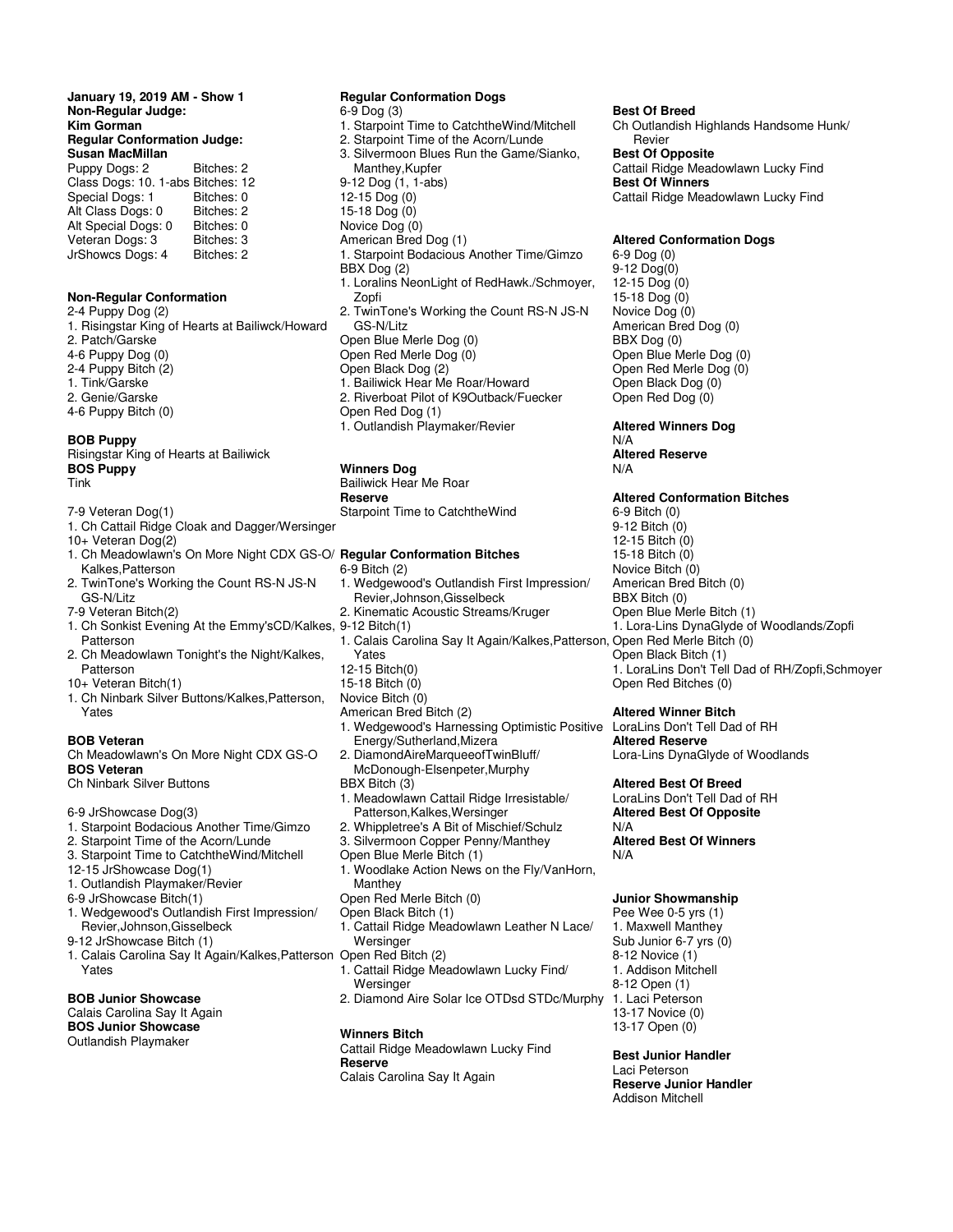#### **January 19, 2019 AM - Show 2 Conformation Judge: Ronnie Bates**

| Puppy Dogs: 1              | Bitches: 0  |
|----------------------------|-------------|
| Class Dogs: 10.1-abs, 1-ex | Bitches: 12 |
| Special Dogs: 2            | Bitches: 1  |
| Alt Class Dogs: 0          | Bitches: 2  |
| Alt Special Dogs: 0        | Bitches: 0  |
| Veteran Dogs: 2            | Bitches: 1  |
|                            |             |

## **Non-Regular Conformation**

2-4 Puppy Dog (1) 1. Risingstar King of Hearts at Bailiwck/Howard 4-6 Puppy Dog (0) 2-4 Puppy Bitch (0) 4-6 Puppy Bitch (0)

# **BOB Puppy**

Risingstar King of Hearts at Bailiwick **BOS Puppy** N/A

7-9 Veteran Dog(1)

- 1. Ch Cattail Ridge Cloak and Dagger/Wersinger
- 10+ Veteran Dog(1)
- 1. Ch Meadowlawn's On More Night CDX GS-O/ Open Black Bitch (1) Kalkes,Patterson
- 7-9 Veteran Bitch(1)
- 1. Ch Sonkist Evening At the Emmy'sCD/Kalkes, Open Red Bitch (1) Patterson 10+ Veteran Bitch(0)

#### **BOB Veteran**

Ch Sonkist Evening At the Emmy's CD **BOS Veteran** Ch Cattail Ridge Cloak and Dagger

## **Regular Conformation Dogs**

6-9 Dog (2, 1 ex)

- 1. Silvermoon Blues Run the Game/Sianko, Manthey,Kupfer 9-12 Dog (1, 1-abs) 12-15 Dog (0) 15-18 Dog (0) Novice Dog (0) American Bred Dog (1) 1. Starpoint Bodacious Another Time/Gimzo BBX Dog (2) 1. TwinTone's Working the Count RS-N JS-N GS-N/Litz 2. Loralins NeonLight of RedHawk./Schmoyer, Zopfi
- Open Blue Merle Dog (1)
- 1. Rivermist Cut to the Chase Jarocki/Jarocki
- Open Red Merle Dog (1) 1. Starpoint Time of the Acorn/Lunde
- Open Black Dog (1)
- 1. Riverboat Pilot of K9Outback/Fuecker
- Open Red Dog (1)
- 1. Outlandish Playmaker/Revier

## **Winners Dog**

#### Outlandish Playmaker **Reserve**

TwinTone's Working the Count RS-N JS-N GS-N 6-9 Bitch (0)

#### **Regular Conformation Bitches** 6-9 Bitch (2) 1. Wedgewood's Outlandish First Impression/ Revier,Johnson,Gisselbeck 2. Kinematic Acoustic Streams/Kruger 9-12 Bitch(1) 1. Calais Carolina Say It Again/Kalkes,Patterson,

- Yates
- 12-15 Bitch(0)
- 15-18 Bitch (0)
- Novice Bitch (0)
- American Bred Bitch (3)
- 1. DiamondAireMarqueeofTwinBluff/ McDonough-Elsenpeter,Murphy
- 2. Wedgewood's Harnessing Optimistic Positive Energy/Sutherland,Mizera
- 3. LastCall's Colbie Wan Kenobie/Jarocki BBX Bitch (3)
- 1. Meadowlawn Cattail Ridge Irresistable/
- Patterson,Kalkes,Wersinger
- 2. Whippletree's A Bit of Mischief/Schulz
- 3. Silvermoon Copper Penny/Manthey
- Open Blue Merle Bitch (1)
- 1. Woodlake Action News on the Fly/VanHorn, **Manthey**
- Open Red Merle Bitch (0)
- 
- 1. Cattail Ridge Meadowlawn Leather N Lace/ Wersinger

1. Diamond Aire Solar Ice OTDsd STDc/Murphy 1. Tifani King

# **Winners Bitch**

Meadowlawn Cattail Ridge Irresistable **Reserve** Diamond Aire Solar Ice OTDsd STDc

**Best Of Breed**

Cattail Ridge Meadowlawn Lucky Find/Wersinger **Conformation Judge: Best Of Opposite** Ch Outlandish Highlands Handsome Hunk/ Revier **Best Of Winners** Outlandish Playmaker

## **Altered Conformation Dogs**

6-9 Dog (0) 9-12 Dog(0) 12-15 Dog (0) 15-18 Dog (0) Novice Dog (0) American Bred Dog (0) BBX Dog (0) Open Blue Merle Dog (0) Open Red Merle Dog (0) Open Black Dog (0) Open Red Dog (0)

#### **Altered Winners Dog** N/A **Altered Reserve** N/A

# **Altered Conformation Bitches**

9-12 Bitch (0) 12-15 Bitch (0) 15-18 Bitch (0) Novice Bitch (0) American Bred Bitch (0) BBX Bitch (0)

Open Blue Merle Bitch (1) 1. Lora-Lins DynaGlyde of Woodlands/Zopfi Open Red Merle Bitch (0) Open Black Bitch (1) 1. LoraLins Don't Tell Dad of RH/Zopfi,Schmoyer Open Red Bitches (0)

# **Altered Winner Bitch**

Lora-Lins DynaGlyde of Woodlands **Altered Reserve** LoraLins Don't Tell Dad of RH

#### **Altered Best Of Breed**

Lora-Lins DynaGlyde of Woodlands **Altered Best Of Opposite**

N/A

# **Altered Best Of Winners** N/A

# **Junior Showmanship**

Pee Wee 0-5 yrs (1) 1. Maxwell Manthey Sub Junior 6-7 yrs (0) 8-12 Novice (1) 1. Addison Mitchell 8-12 Open (1) 1. Laci Peterson 13-17 Novice (0) 13-17 Open (1)

**Best Junior Handler** Laci Peterson **Reserve Junior Handler** Tifani King

# **January 19, 2019 PM - Show 3**

**Jennifer Anderson**  Puppy Dogs: 1 Bitches: 0<br>Class Dogs: 10.1-abs. 1-ex Bitches: 12 Class Dogs: 10.1-abs, 1-ex Bitches: 12<br>Special Dogs: 2 Bitches: 1 Special Dogs: 2 Alt Class Dogs: 0 Bitches: 2<br>Alt Special Dogs: 0 Bitches: 0 Alt Special Dogs: 0

## **Non-Regular Conformation**

2-4 Puppy Dog (1) 1. Risingstar King of Hearts at Bailiwck/Howard 4-6 Puppy Dog (0) 2-4 Puppy Bitch (0) 4-6 Puppy Bitch (0)

**BOB Puppy** Risingstar King of Hearts at Bailiwick **BOS Puppy** N/A

## **Regular Conformation Dogs**

6-9 Dog (1) 9-12 Dog (1, 1-abs) 12-15 Dog (0) 15-18 Dog (0) Novice Dog (0) American Bred Dog (1) 1. Starpoint Bodacious Another Time/Gimzo